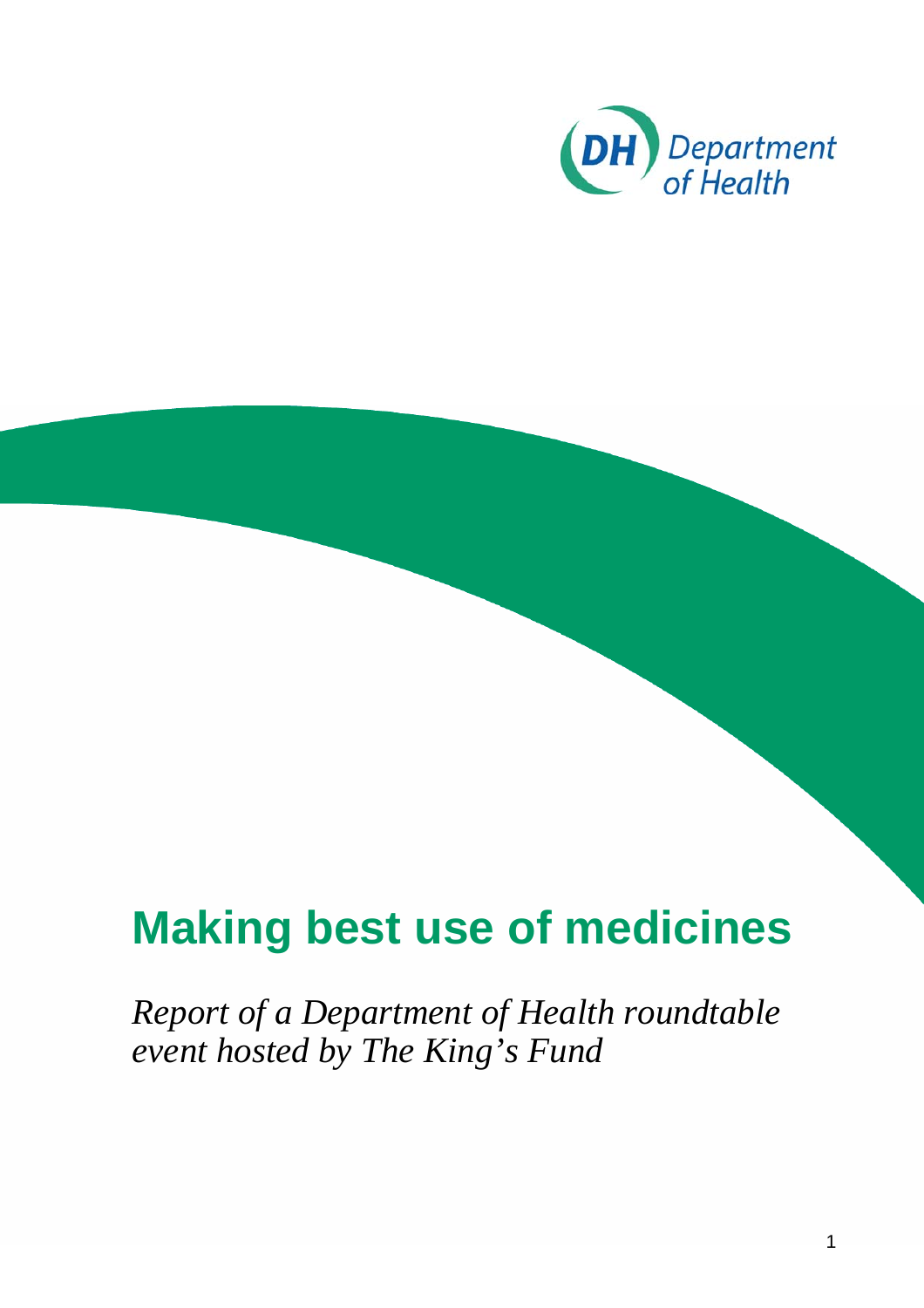| DH INFORMATION READER BOX |                                                                                                                                                                                                                                                                                                                                            |  |
|---------------------------|--------------------------------------------------------------------------------------------------------------------------------------------------------------------------------------------------------------------------------------------------------------------------------------------------------------------------------------------|--|
| <b>Policy</b>             | Estates                                                                                                                                                                                                                                                                                                                                    |  |
| HR / Workforce            | Commissioning                                                                                                                                                                                                                                                                                                                              |  |
| Management                | IM & T                                                                                                                                                                                                                                                                                                                                     |  |
| Planning /                | Finance                                                                                                                                                                                                                                                                                                                                    |  |
| Clinical                  | Social Care / Partnership Working                                                                                                                                                                                                                                                                                                          |  |
| <b>Document Purpose</b>   | For Information                                                                                                                                                                                                                                                                                                                            |  |
| <b>Gateway Reference</b>  | 16225                                                                                                                                                                                                                                                                                                                                      |  |
| <b>Title</b>              | Making best use of medicines                                                                                                                                                                                                                                                                                                               |  |
| <b>Author</b>             | DH Medicines Pharmacy and Industry Group                                                                                                                                                                                                                                                                                                   |  |
| <b>Publication Date</b>   | 07 Jul 2011                                                                                                                                                                                                                                                                                                                                |  |
| <b>Target Audience</b>    | Clinical professions, health-related charities, patient organisations and<br>academic institutions                                                                                                                                                                                                                                         |  |
| <b>Circulation List</b>   |                                                                                                                                                                                                                                                                                                                                            |  |
| <b>Description</b>        | The aim of the meeting was to consider the implications of the research<br>findings of the scale, causes and cost of medicines wasted, published by<br>university of London and York Health Economics Consortium, to develop a<br>practical plan for collaborative action to minimise wastage of medicines and<br>improve health outcomes. |  |
| <b>Cross Ref</b>          | N/A                                                                                                                                                                                                                                                                                                                                        |  |
| <b>Superseded Docs</b>    | N/A                                                                                                                                                                                                                                                                                                                                        |  |
| <b>Action Required</b>    | N/A                                                                                                                                                                                                                                                                                                                                        |  |
| <b>Timing</b>             | N/A                                                                                                                                                                                                                                                                                                                                        |  |
| <b>Contact Details</b>    | <b>Tracy Ellis</b><br>Medicines Pharmacy and Industry Group<br><b>Skipton House</b><br>80 London Road<br>SE1 6LH<br>0207 972 5511                                                                                                                                                                                                          |  |
| For Recipient's Use       |                                                                                                                                                                                                                                                                                                                                            |  |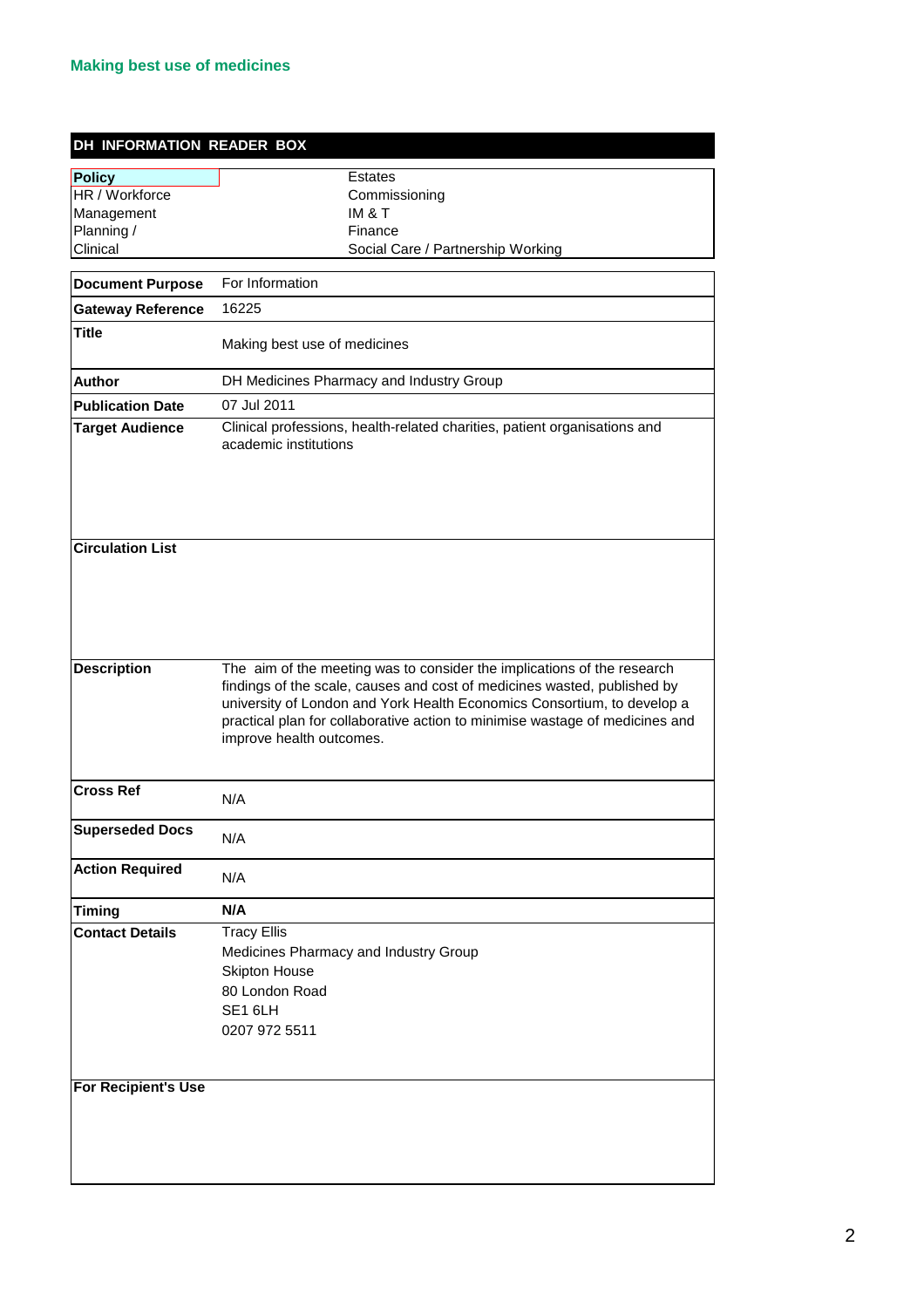© Crown copyright 2011 First published 13 July 2011 Published to DH website, in electronic PDF format only. <http://www.dh.gov.uk/publications>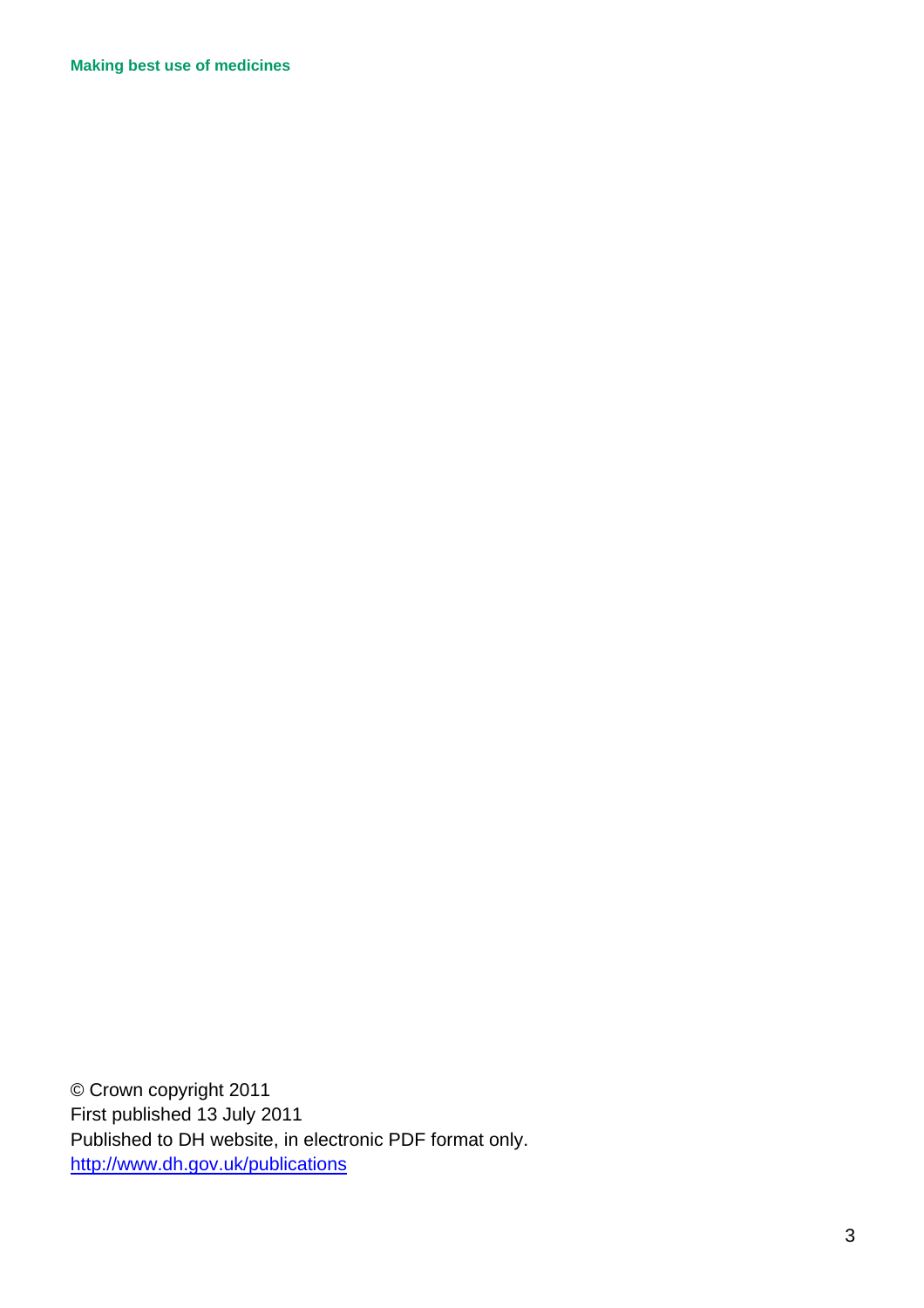*Report of a Department of Health roundtable event hosted by The King's Fund.*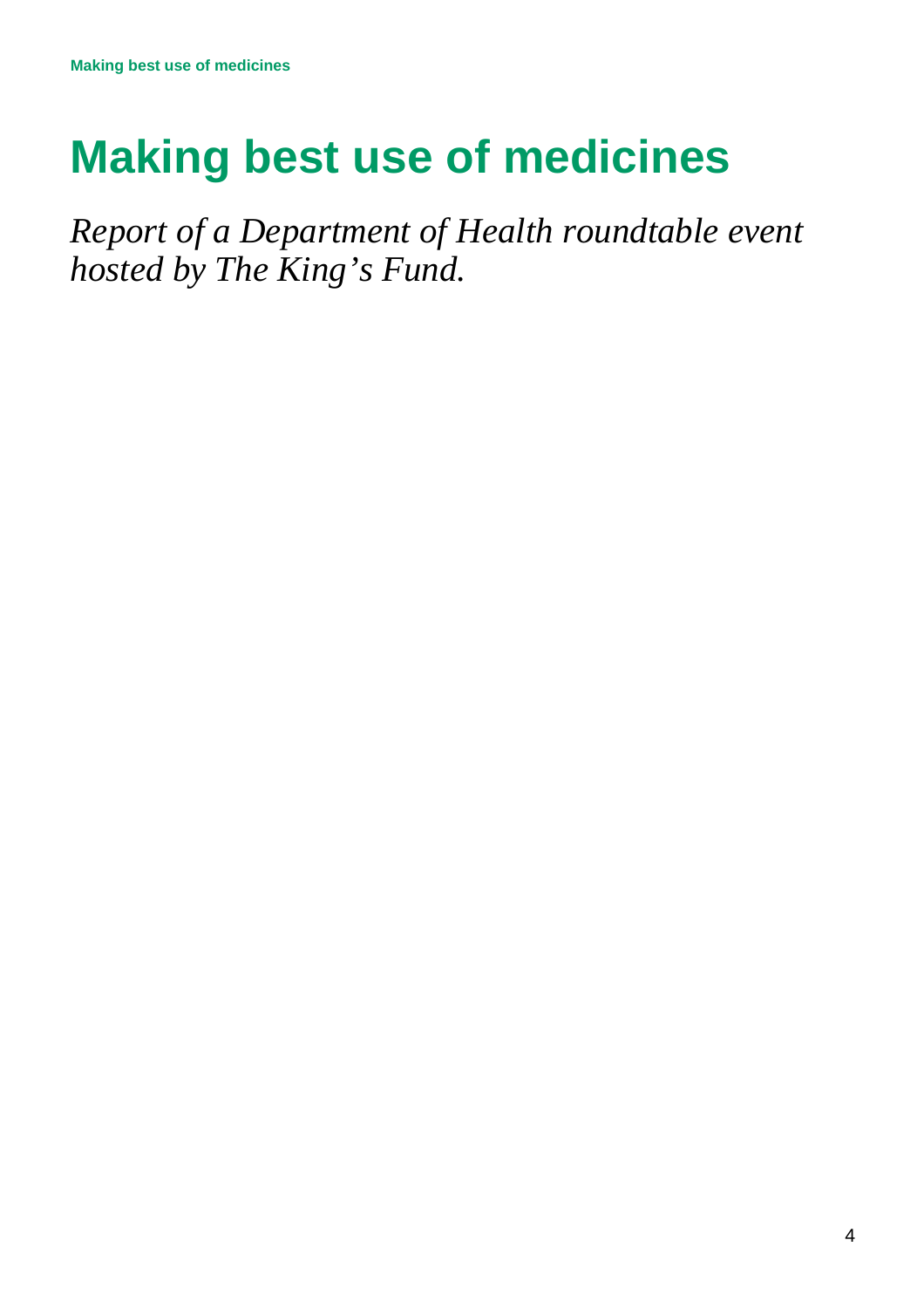## **Contents**

| Annex $A - Organisations$ and individuals involved in the development and support of this |  |
|-------------------------------------------------------------------------------------------|--|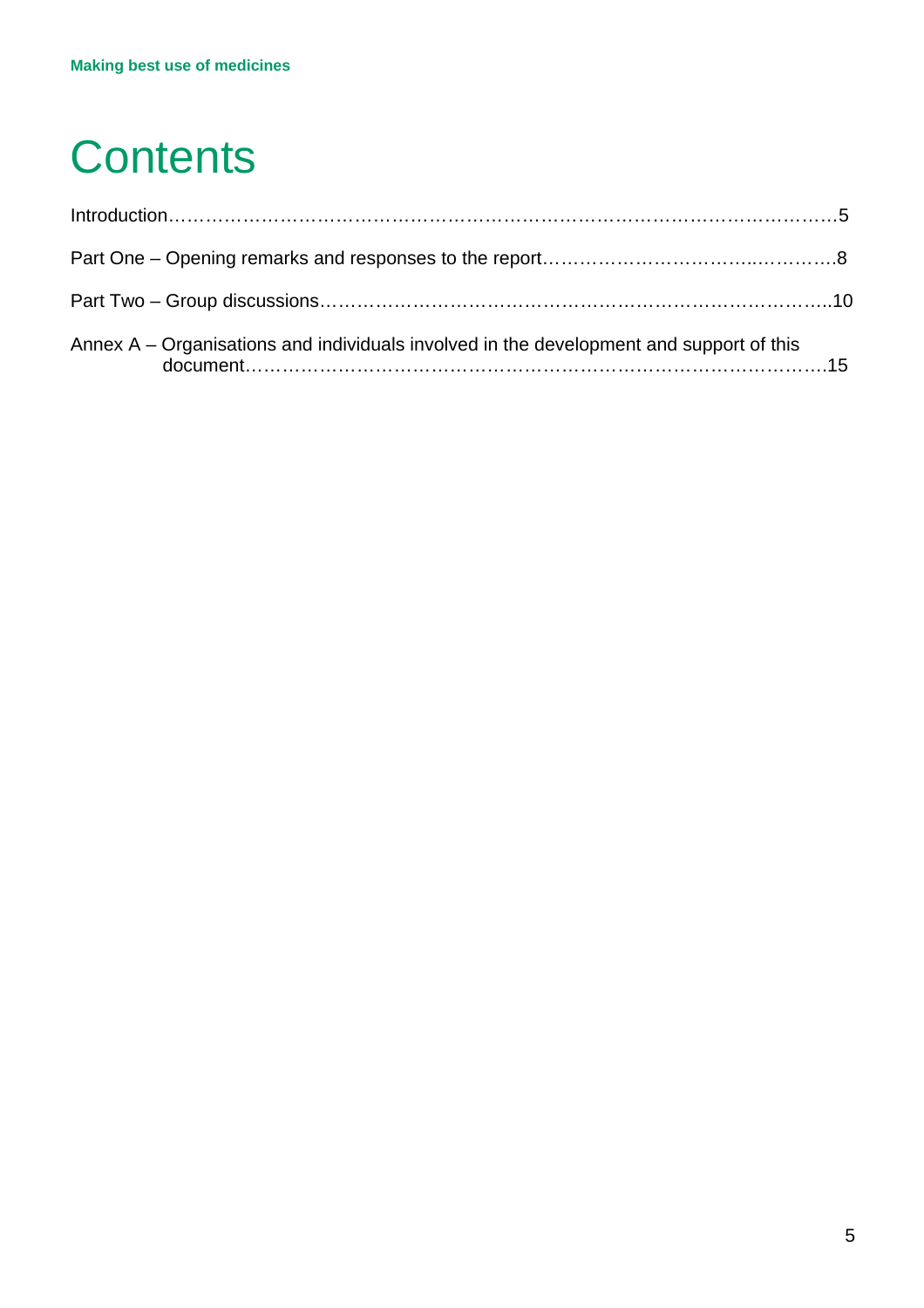## Introduction

In response to the National Audit Office's 2007 report *Prescribing costs in primary care*, the Department of Health commissioned the York Health Economics Consortium and the School of Pharmacy at the University of London to carry out research to determine the scale, causes and costs of waste medicines in England. The report, *Evaluation of the Scale, Causes and Costs of Waste Medicines*, was published by the researchers on 23 November 2010.

Following publication, the Department facilitated a roundtable event hosted by The King's Fund in January 2011, where representatives of patients, health professionals, the NHS and industry were invited to consider the findings of the research and identify practical next steps that might be taken to help reduce waste, optimise medicine taking and improve health outcomes.

Chris Ham, Chief Executive of the King's Fund chaired the event. Lord Howe was the keynote speaker.

The research on the scale, causes and costs of wasted or unused medicines<sup>[1](#page-5-0)</sup> acknowledges, that on the whole, the NHS deals well with waste medicines and that avoidable waste is relatively small compared to the total cost. The research estimated the avoidable cost of waste medicines in England to be up to £150 million. However, the costs associated with waste medicines are not just financial. There is also a cost to patients: effective use of prescribed medicines delivers improved health outcomes for patients, which may be foregone if medicines are not used to best effect.

The research showed the complexity of the problem of waste medicines. First, there is the need to engage with individuals and consider the values, beliefs and circumstances that may result in them not taking their medicines as intended. A commitment to a shared decision making approach is outlined clearly in the Department of Health White Paper *Equity and Excellence: Liberating the NHS,* illustrated by the phrase "no decision about me without me", and this will need to underpin approaches for improving patients' use of medicines.

There are system issues which do not always encourage the best and most effective use of medicines, for example in the area of repeat prescribing and dispensing, or in prescribing and supplying medicines to patients in care homes.

Wastage of medicines involves a wide range of different stakeholders who all have a contribution to make to reducing its occurrence and improving the quality of care: they include manufacturers and suppliers of medicines; health professionals and their teams including pharmacists, doctors and nurses, patients and the public.

This report details a wide range of initiatives that were discussed within the following themes:

- o Engaging people in the decisions about their medicines.
- o Providing targeted support for patients starting new therapies.
- o Better use of medicines use reviews (MURs) and prescription interventions.

<span id="page-5-0"></span> <sup>1</sup> York Health Economics Consortium and The School of Pharmacy, University of London (2010) *Evaluation of the scale, causes and costs of waste medicines: final report*. London : School of Pharmacy, 2010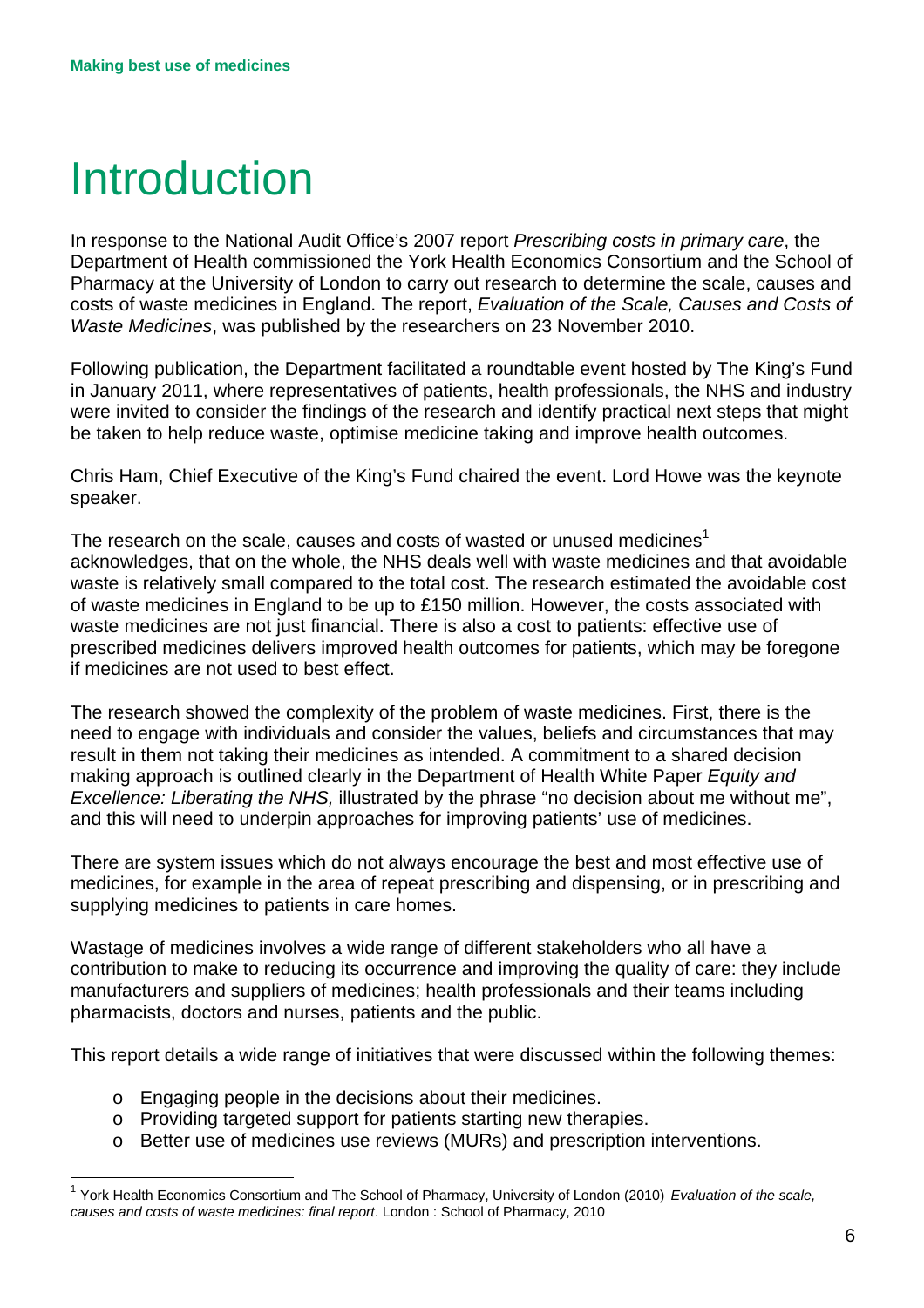- o Better communication between health professionals.
- o Better systems for managing repeat prescribing.
- o Better systems for managing medicines in care homes.
- o Better management of medicines at the end of life care period.
- o Further research

Any future developments will be subject to the usual impact assessments, if appropriate.

#### **Attendees**

Delegates were drawn from a range of clinical professions, health-related charities, patient organisations and academic institutions. These reflect the key areas in which medicines waste is a particular issue.

Lord Howe, Parliamentary Under Secretary of State for Quality in the Department of Health gave the keynote address to open the meeting.

Professor Chris Ham, Chief Executive, The King's Fund, chaired the meeting.

| Professor Paul Trueman      | Report Author - Professor of Health Economics                     |
|-----------------------------|-------------------------------------------------------------------|
|                             | <b>Health Economics Research Group</b>                            |
|                             | <b>Brunel University</b>                                          |
| Professor David Taylor      | Report Author - School of Pharmacy, University of London          |
| Dr Keith Ridge              | Chief Pharmaceutical Officer, Department of Health                |
| <b>Jill Matthews</b>        | Director of Primary Care Improvement, Department of Health        |
| Simon Selo                  | Asthma UK                                                         |
| Peter Rowe                  | QIPP - Medicines and procurement workstream, Department of        |
|                             | Health                                                            |
| Jonathan Mason              | National Clinical Director for Community Pharmacy                 |
| <b>Martin Green</b>         | Chief Executive, English Community Care Association               |
| Jane Butterworth            | Head of Medicines Management, NHS Buckinghamshire for NHS         |
|                             | Confederation                                                     |
| Professor Theo Raynor       | <b>Leeds University</b>                                           |
| <b>Vivienne Bennett</b>     | Deputy Chief Nursing Officer, Department of Health                |
| Dr Michael Dixon            | Chair, NHS Alliance                                               |
| Dr Phil Koczan              | <b>GP</b> – Waltham Forest                                        |
| Helen Gordon                | Chief Executive, Royal Pharmaceutical Society                     |
| <b>Gary Warner</b>          | Regent Pharmacy, Isle Of Wight and Hampshire Local                |
|                             | <b>Pharmaceutical Committee</b>                                   |
| Ray Jobling                 | Patient representative                                            |
| Fiona Smith                 | <b>ABPI</b> - Abbott Healthcare                                   |
| <b>Professor Bill Scott</b> | Chief Pharmaceutical Officer, Scotland                            |
| Michele Cossey              | Pharmacy and Prescribing Lead                                     |
|                             | NHS Yorkshire and the Humber                                      |
|                             | Representing Strategic Health Authority pharmacy leads            |
| Rob Darracott               | <b>Chief Executive, Company Chemists Association</b>              |
| Yolanda Fernandes           | <b>Health Foundation</b>                                          |
| <b>Will Slater</b>          | Head of News - British Heart Foundation                           |
| <b>Gul Root</b>             | Principal Pharmaceutical Officer, Department of Health (Observer) |
| Angus Wrixon                | Communications Lead Department of Health (Observer)               |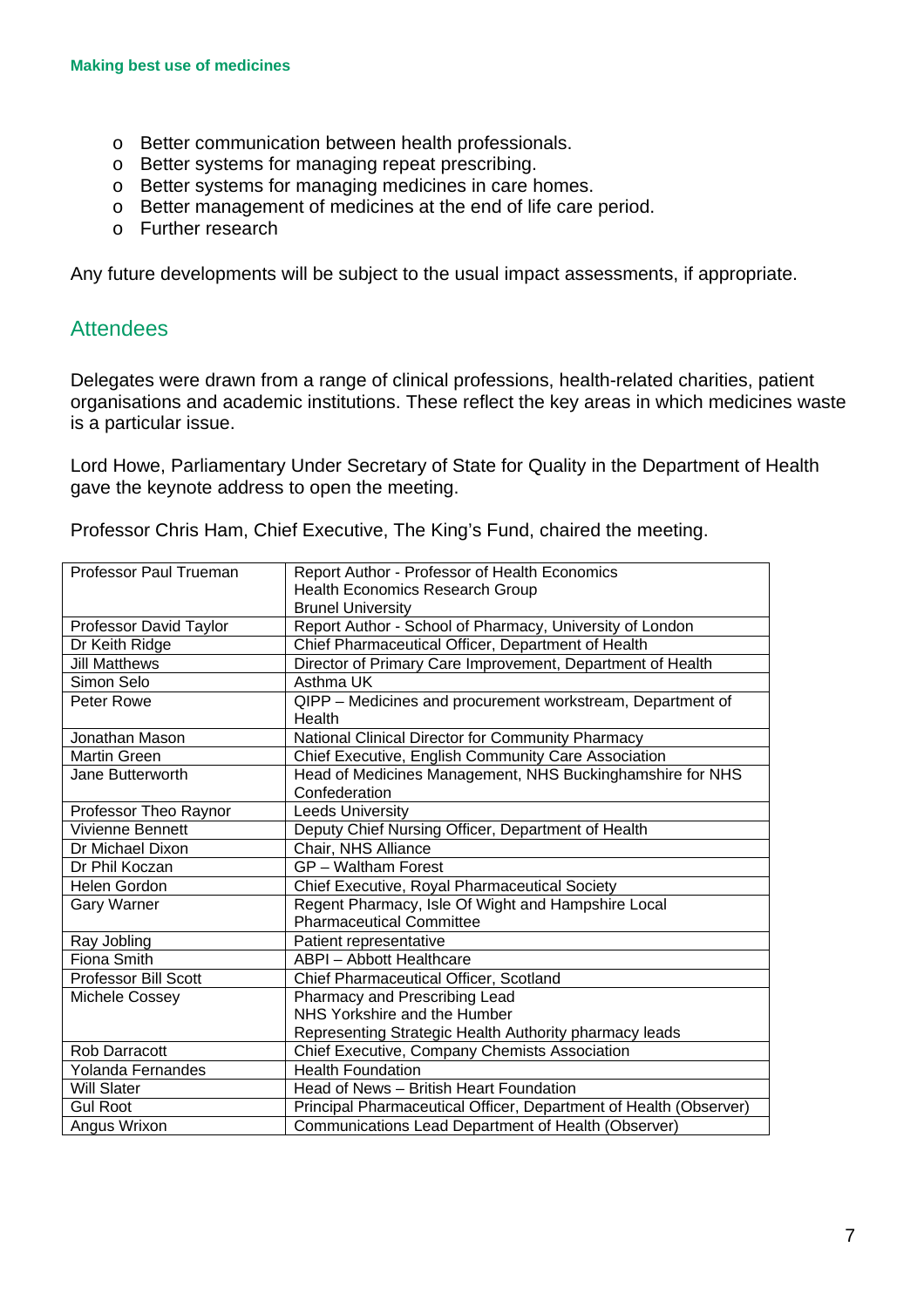## PART 1 – Opening remarks and responses to the research report

The meeting opened with responses to the research report's findings from the perspective of community pharmacy, patients and general practice.

#### **Gary Warner (community pharmacy):**

He welcomed the report and made the following comments / observations:

- The quantity of waste brought into his pharmacy was not in the main excessive but every month or so, a customer would bring in a large sack full of unused or part- used medicines for disposal.
- Effort should be focused on improving adherence rather than the cost of the waste medicines alone.
- People would benefit from having better information and knowing more about their medicines (not the cost) and would potentially waste less.
- Local initiatives designed to reduce waste include:

- A framework for respiratory patients on the Isle of Wight (IOW) which resulted in better adherence, less wasted medicines and fewer hospital admissions.

- A "do not dispense" scheme in which the pharmacist is paid a nominal sum for not dispensing a prescribed medicine if it is deemed inappropriate or the patient no longer needs it. Consequently, it removes any perverse incentive to dispense.

- Care homes in IOW have made use of bulk prescriptions, which are allowed under Part VIII of the Drug Tariff, as a way of reducing medicines waste. Using bulk prescriptions for medicines for, for example, pain relief and laxatives then negates the ordering of repeat supplies for individual patients every month.
- The proposed New Medicines Service would provide opportunities for pharmacists and their teams to engage with people and help them to take their medicines more effectively, improve health outcomes and potentially reduce waste.
- There should be more support from GPs for the use of domiciliary medicines use reviews (MURs).
- He supported the report's recommendation that particular effort should be focused on addressing the waste of more expensive medicines.

#### **Ray Jobling (patient representative):**

He welcomed the clarity of the report – and made the following comments: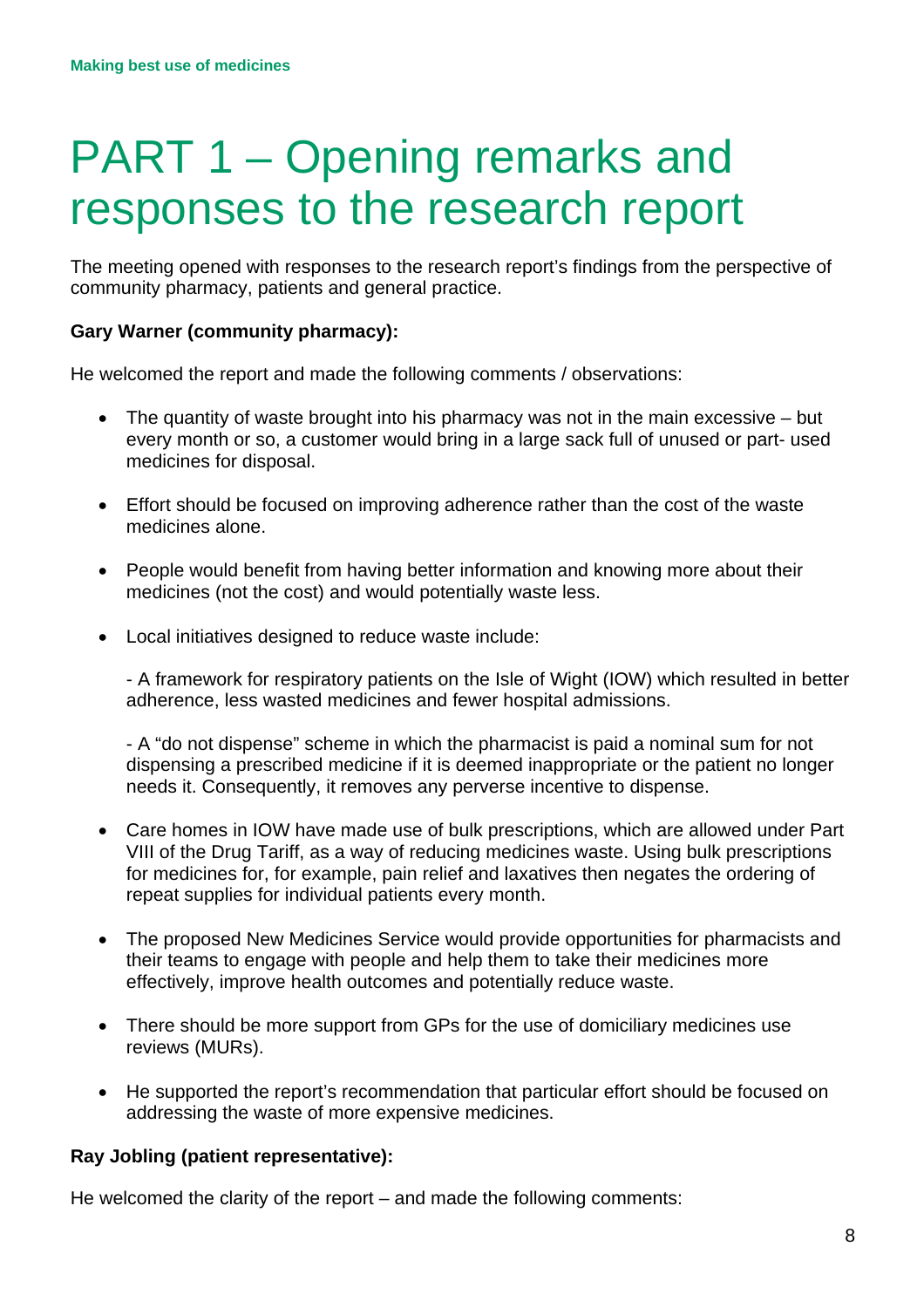- Waste is not at unmanageable levels. The NHS has been better at reducing waste in the last few years, so saw no point in over investing to address it.
- Talking about medicines is a two-way communication process between patient and clinician. The use of medicines should be aimed at getting the right outcomes for patients – in the right place and at the right time.
- He added that the issue of waste medicines is not the sole responsibility of any one NHS or patient group, it is an issue for everybody.
- The contribution of the pharmaceutical industry is missing from the report pharmaceutical companies are increasingly developing initiatives that make direct contact with a patient, offering more services, and sometimes bypassing health professionals.
- This is an area calling for more information.

#### **Dr Michael Dixon (GP):**

Dr Dixon welcomed the report and made the following comments and observations:

- The issue of waste had become much better managed than it had been in the past.
- Medicines management needs to be an integral part of medical undergraduate training.
- The support of carers was vital in the dialogue between patient, GP and pharmacist.
- The relationship between GPs and community pharmacists is very important but made more challenging by the increase in the number of community pharmacies that are now in multiples and their use of locums, which makes a personal relationship difficult to maintain.
- Patients commonly continue to order and receive medicines with no intention of using them saying they are too afraid of "upsetting the doctor" to stop receiving them.
- There should be some flexibility in dispensing and prescription length for example, when a patient is initially prescribed a new medicine, it would be appropriate to try it first for 7 days. Then, having determined the patient's tolerance to the medicine, a course for 28 days or longer can be prescribed and dispensed.
- When a patient is discharged from hospital, communication between GPs, pharmacists and hospital doctors needs to be better to ensure continuity of medicines for that patient in the community.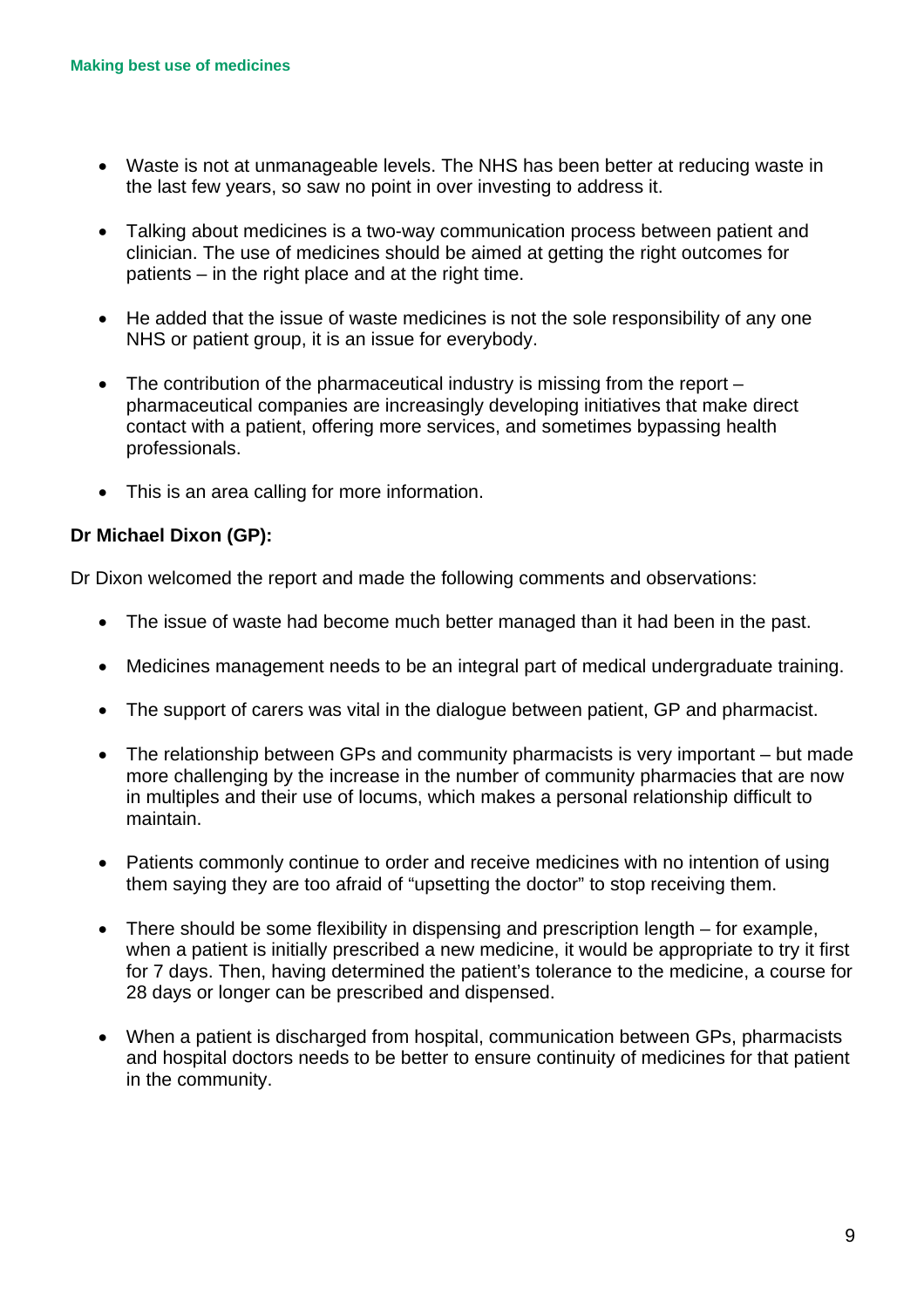# PART 2 – Group discussions

## Engaging people in the decisions about their medicines

Discussions focused on how to help people understand their medicines and creating an environment that allows for shared decisions about medicines, in an environment that enables honesty between the patient and the clinician and that lives up to the ambition that there should be "no decision about me without me".

#### Key messages:

- A personalised approach may be initially costly, but is likely to reap greater rewards. The longer the consultation and the more involved a patient is in the decisions about their treatment, the more likely that the patient will comply with their course of treatment prescribed. These interactions need to be patient focused and patient led.
- Information is important, but there should be a focus on spoken as well as written information. Written information should not replace interaction with GP, nurse or pharmacist.
- Pre-prescription discussion and information is particularly important.
- Honesty is key professionals should create an environment during the consultation, which allows the patient to express honestly their concerns and accept a patient's decision not to take medicines if they so wish.
- Pharmacists are not currently incentivised to not dispense medicines if they believe the patient does not want or need them and this should be addressed.
- The potential for a short satisfaction survey instrument for patients could be explored.
- There was no clear support for the indicative pricing of medicines for patients, with a feeling that vulnerable older patients, in particular, may be put off taking expensive medicines.
- Processes should be more widely used that would allow more patients admitted to hospital to keep their own medicines as this would both empower patients and allow professionals to identify any issues with the patients' use of their medicines.
- Work should be undertaken to link solutions to emerging evidence about the most effective ways to engage patients in shared decision-making.
- Incentives for GPs and community pharmacists should be more aligned professional collaboration and better understanding of each other's roles is vital for this to be successful.
- Nurses play an increasingly important role in supporting people with long term conditions.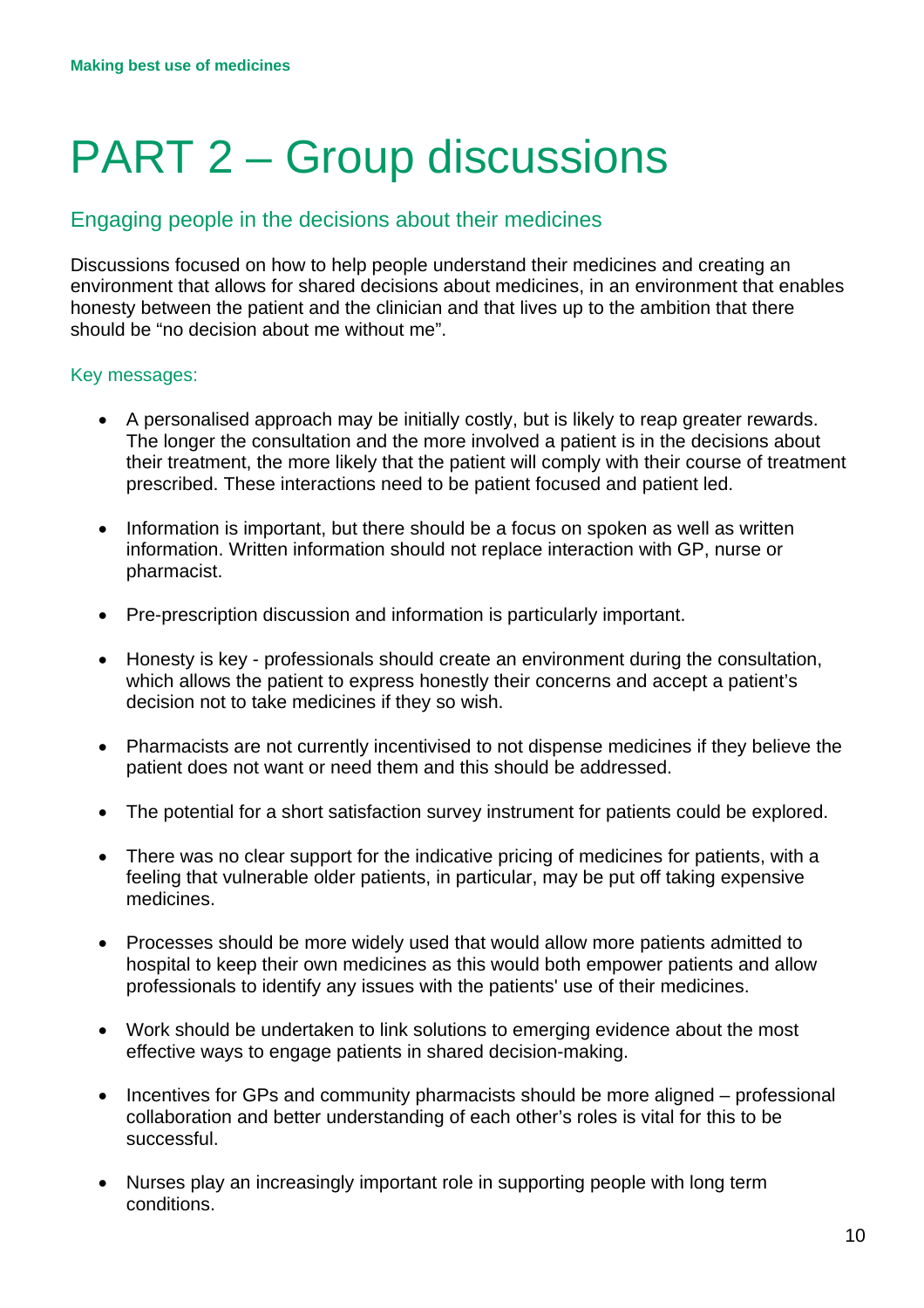• Compliance aids could be used as a marker for identifying where resources might be directed.

## Providing targeted support for patients starting new therapies

The proposed New Medicines Service is designed to support patients who have been newly prescribed a medicine for a long-term condition. The Pharmaceutical Services Negotiating Committee and NHS Employers are continuing to finalise proposals for the service.

#### Key messages:

- When prioritising the list of medical conditions that the New Medicines Service should focus on, it would be helpful to consider those therapeutic areas where evidence suggests improved health outcomes e.g. some of the medicines listed in chapter 5 of the research report, such as medicines for asthma, diabetes, hypertension, schizophrenia and prevention of cardiovascular disease.
- The New Medicines Service provides a clear role for pharmacists within the clinical team, and should mean that outcomes/findings/actions from the service should be communicated to others within the team, especially prescribers. The consistency of information to the patient from both the prescriber and the pharmacist is key, and should be tailored to the patient rather than relying on use of a standard leaflet.

### Medicines Use Reviews and Prescription Intervention

Two separate but linked tools, MURs and prescription interventions are important developments in helping patients to understand their medicines, relay concerns and pick up those patients who are most at risk of making less effective use of their medicines. The emerging evidence base supporting the use of targeted MURs, over opportunistic ones, should be promoted as they would be better linked to defined outcomes.

Prescription interventions are more reactive, being the response to a significant problem with an individual patient's medicines that leads to a review.

#### Key messages:

- More work should be done to investigate the effectiveness of MURs carried out in patients' own homes.
- There is much scope to improve MURs for mental health conditions.
- GP practice processes for managing patients with long term conditions (such as undertaking six monthly reviews) should be linked to local pharmacies, for example through the timing of targeted MURs.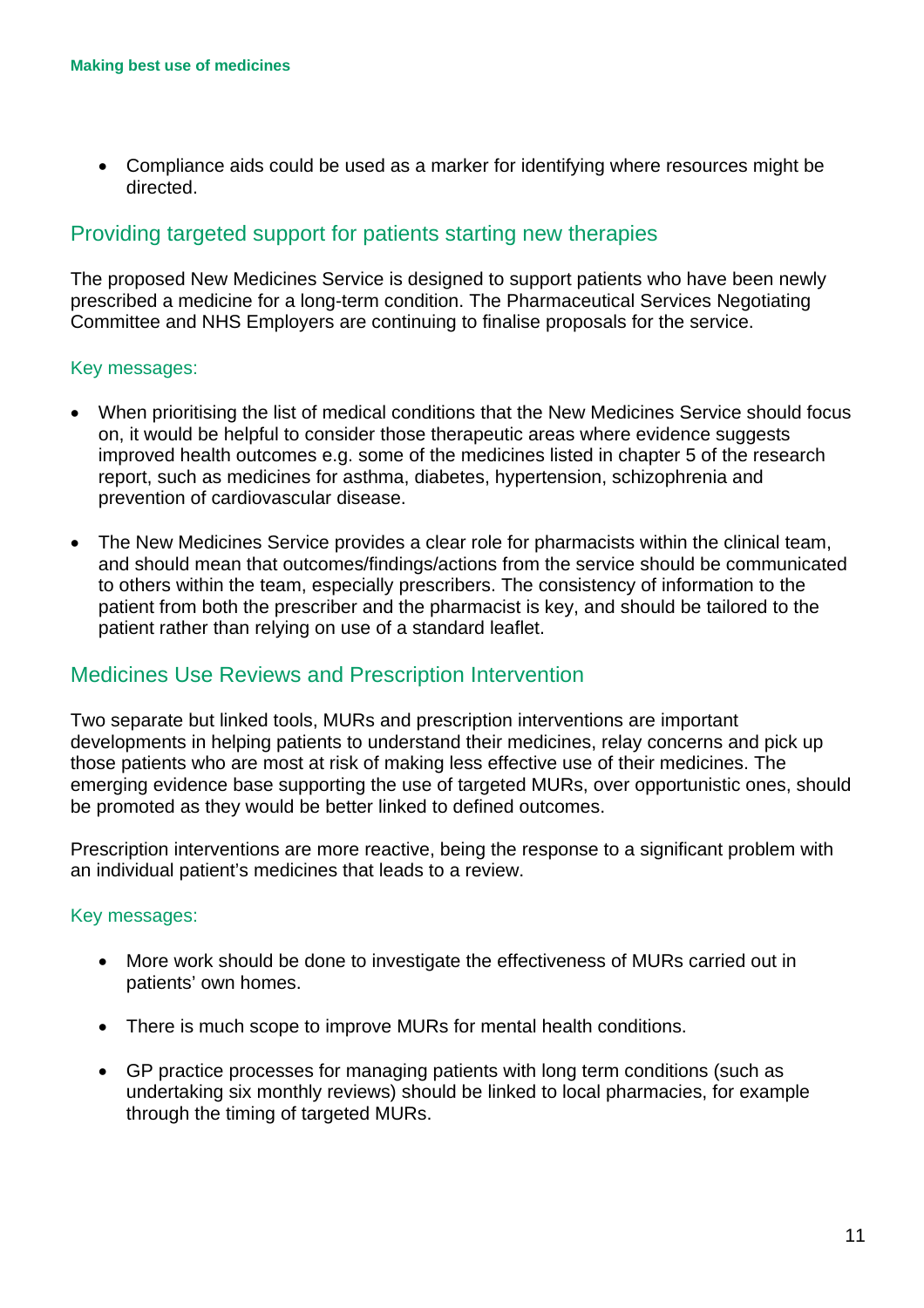## Communication between professionals

The meeting considered the practical measures that could be taken to encourage health care professionals to communicate better in relation to a patient's medicines.

#### Key messages:

- GPs, pharmacists and patients should be engaged in a dialogue about trigger points which would indicate when a community pharmacist should contact a GP about a patient who is experiencing problems with a medicine.
- Relationships between local pharmacists and GPs are complicated in areas where pharmacies rely on locums. This can often be true of multiple large corporate organisations. Further work needs to be done to find methods of improving collaboration in this area.
- There needs to be both shared understanding of roles between professionals and aligned incentives.
- A series of examples of good practice in information transfer about medicines between professionals should be developed and disseminated.
- The various education bodies for health care professionals, and Medical Education England, need to consider effective use of medicines as a core part of the curriculum, with joint training for professionals, a key component.
- Current IT solutions were felt to be too complex to enable effective collaboration and simpler solutions are required.
- Domiciliary care workers are often unable either to give medicines or to prompt patients to take their medicines at home - further work in this area should be explored.
- (additional comment after the event) Emerging clinical commissioning groups may see the opportunity of working with medicines as an early win with some of their constituent practices and pharmacies. This is an area to be explored further.

### Repeat prescribing

The management of medicines for people with long term conditions, in particular the repeat prescribing and dispensing process, was an important area identified by participants.

#### Key messages:

- There are perverse incentives that may benefit pharmacists through having the length of prescriptions fairly short. This should be addressed through the national community pharmacy contractual negotiation process.
- Pharmacies could be enabled to determine the appropriate length of prescriptions it was suggested that the Electronic Prescription Service could facilitate the spread of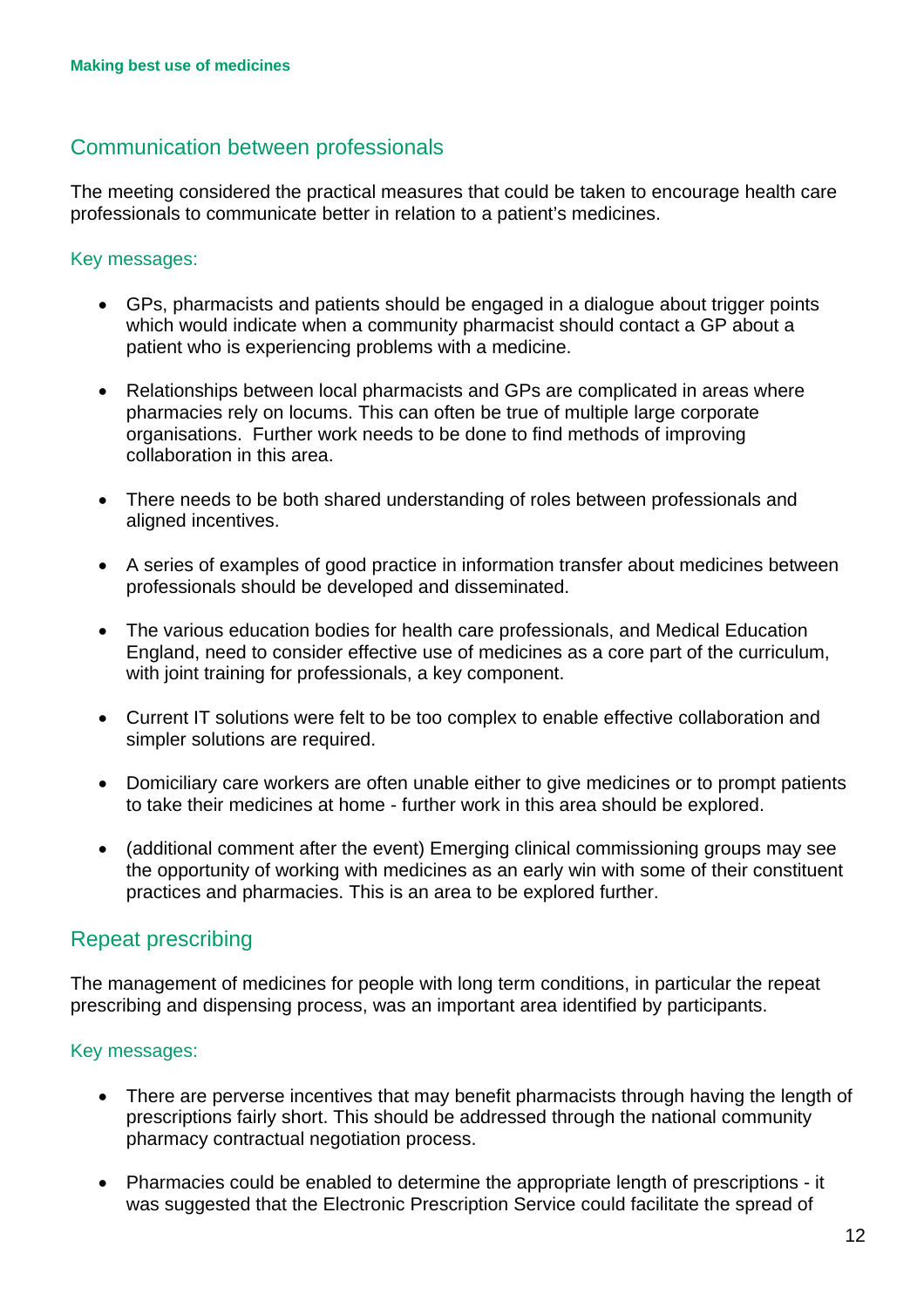repeat dispensing - but with pharmacies then making the decision about what intervals to dispense this prescription to an individual patient.

- The length of prescriptions influences pharmacies' remuneration. Consequently, it has an impact on forward business / financial / staffing planning. Changing remuneration from a volume-based model to a capitated model may help to address this.
- Prescription length is currently not related to patient need. A patient led process, designed to support better use of medicines, might mean more regular prescriptions/contact where adherence is poor (supervised administration is an extreme form of managed adherence!) and prescriptions for longer periods where adherence is not a problem.

## Use of medicines in care homes

Medicines management in care homes as a potential source of wastage is explored in detail in the research report. The group discussed practical measures that could be taken to ensure better health outcomes, greater efficiency and less waste of medicines in a care home setting.

#### Key messages:

- Bulk prescribing in care homes can be beneficial (for example in the prescribing of laxatives or pain killers).
- It was strongly felt that some of the current Care Quality Commission (CQC) regulatory requirements can contribute to less effective use of medicines in care homes, as they can institutionalise poor practice. It was felt that there may be inconsistency of interpretation among local CQC inspectors about the process used for ordering medicines. The CQC should clarify the requirements for care homes, particularly around bulk prescribing. Further joint work between representatives of care homes, GPs, CQC and pharmacists is needed.
- Some medicines may be held in care homes to allow treatment "if needed", particularly for end of life care.
- A checklist should be developed for the information needed for care home visits by GPs which could simplify these visits and make them more effective.
- Further research on how a care team approach to medicines use in long-term care could benefit patients.

### End of life care

Anticipatory prescribing for patients at the end of life can help to keep patients in their own homes and ensure more effective pain management. Unused medicines in the context of end of life care should not necessarily be considered to be waste because they enable better care for patients.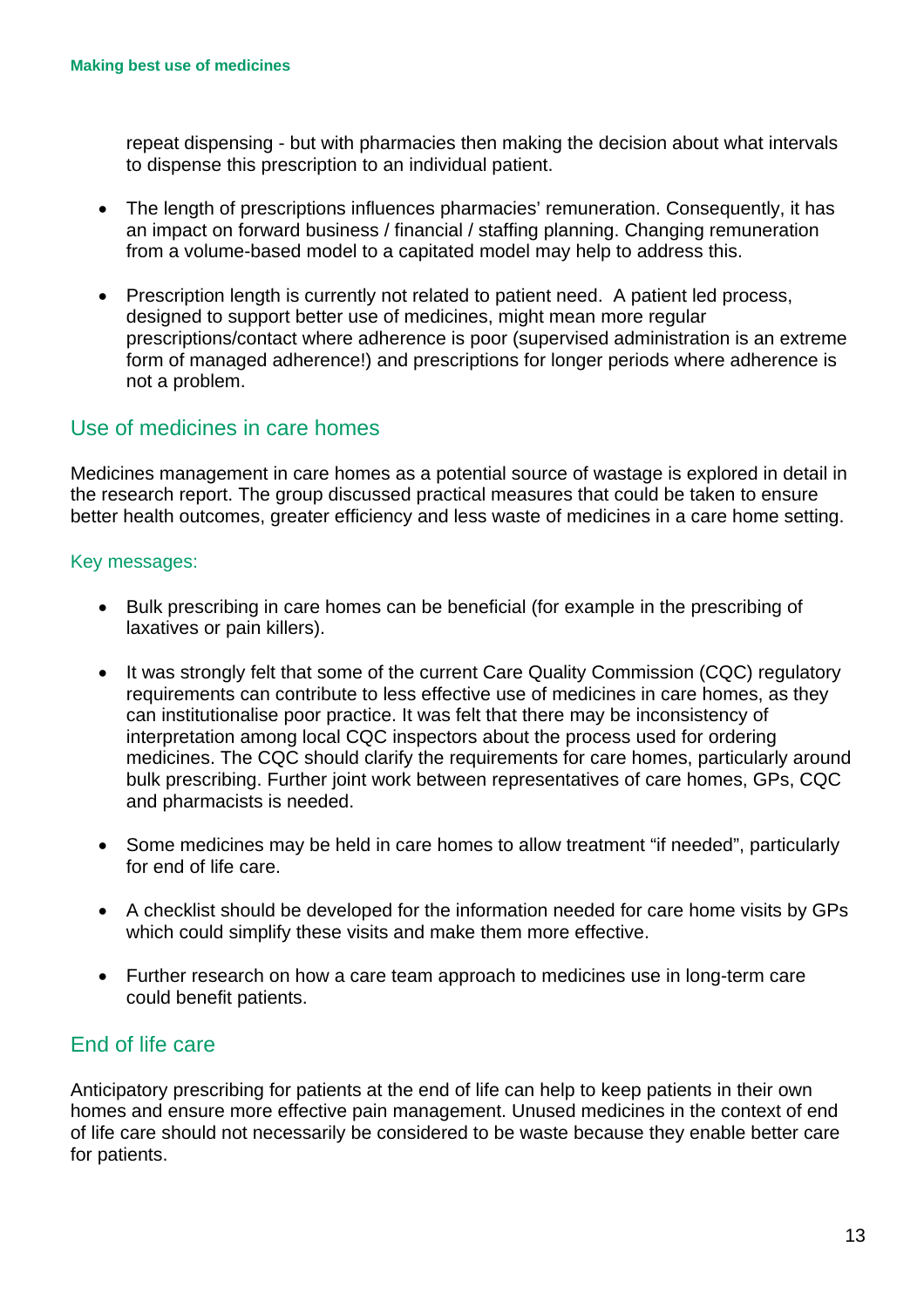## Further research

The group discussed areas for more research that may help to shape and inform the ongoing debate. Ideas included:

- Is there an instrument in the community that will help to identify high-risk patients who are most likely to have problems with their medicines and who should therefore be targeted for more support?
- What are the most effective ways to create local networks where patients who might benefit from targeted support can be identified and discussed?
- Should the most commonly used prescription length be changed? What should it be and for which groups of patients?

### Next steps

Dr Keith Ridge gave a summary;

There is a wide range of initiatives that have been identified in these discussions that would help to make more effective use of medicines. Prioritisation is necessary and there will also be an even greater array of best practice across the country, which could be harnessed and spread. Dr Ridge encouraged the King's Fund to continue the debate and to reconvene a similar forum in six month's time.

Further consideration will need to be given as to how to capture this best practice and the views of patients, public and professionals.

Specifically, he noted:

- The ambition is for the group who attended the event to take ownership of the outputs and actions it generated – and to continue to engage in the debate in the future.
- Patients and the public should be encouraged to become more involved with their medicines – there is a role for patient and public groups to support this engagement.
- The issues raised also need to become embedded in the education of healthcare professionals in the future through Medical Education England.
- The implications of the issues and actions need to be considered by the Department of Health in discussions relating to the community pharmacy contractual framework.
- There are compelling reasons for supporting a communications campaign that would raise awareness of the issues and change people's behaviour.
- Any actions will need to be implemented in a planned and considered way as interventions also cost both time and money and must therefore deliver adequate returns.